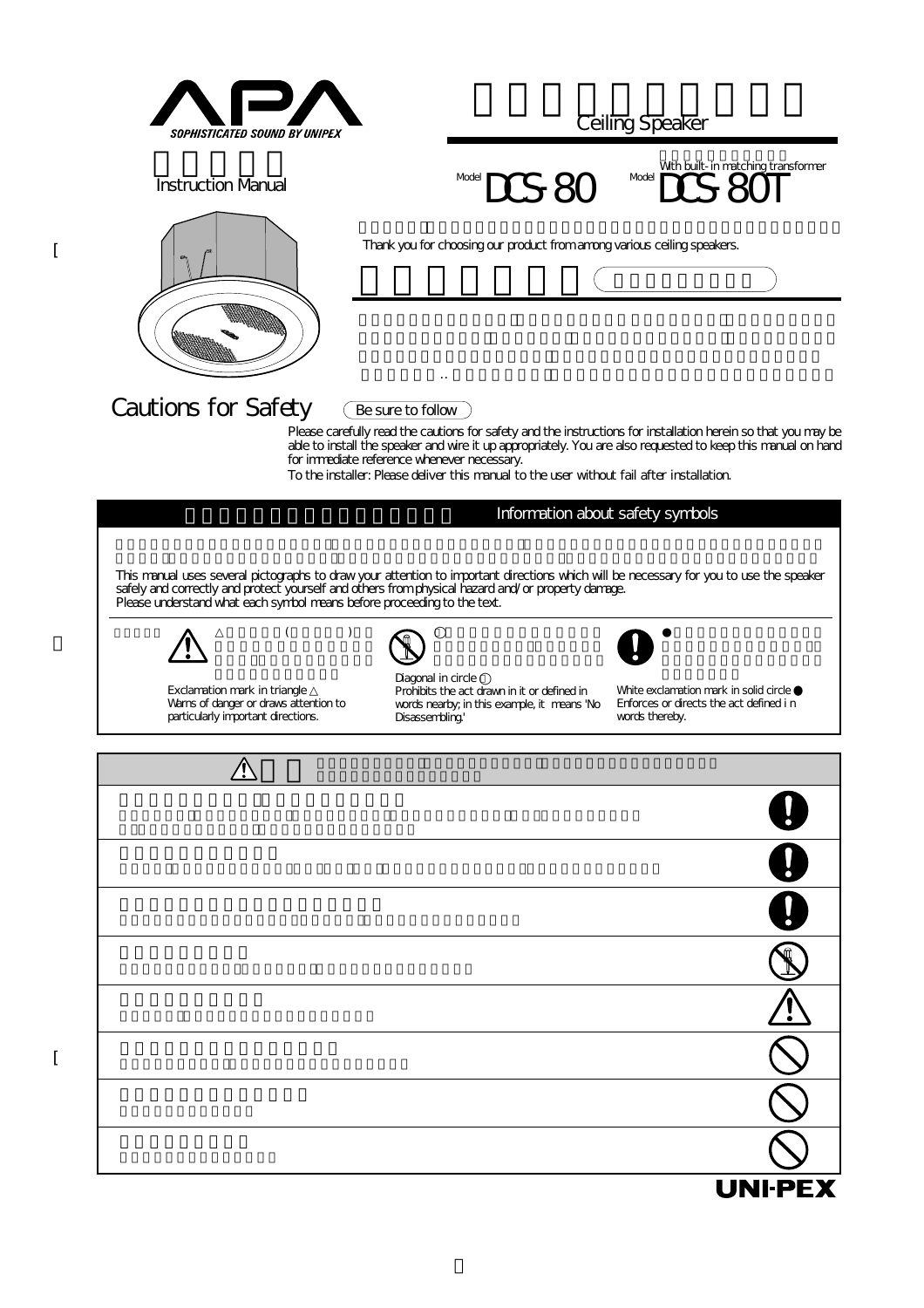| U<br>ŋ |
|--------|
| I.     |
|        |
|        |

| Abuse or misuse of the product disregarding instructions given under this symbol<br>Warning<br>could result in death or serious physical injury.                                                                                                         |  |
|----------------------------------------------------------------------------------------------------------------------------------------------------------------------------------------------------------------------------------------------------------|--|
| Stop using in case of anything unusual<br>Smoke, unusual odour or noise, infiltration of vater or foreign material or breaking from a fall can cause a fire<br>or an electric shock. Immediately stop using the speaker in such a case and call service. |  |
| Ask professionals for installation<br>Installing the speaker needs expertise. Call professionals well-versed in the relevant work because installation<br>by layman could lead to a fire, an electric shock, physical injury and/or property damage.     |  |
| Be sure to fix the brackets with the anchor bolt.<br>Since this process is very important to prevent the speaker from falling accidentally, ask professionals to do<br>it.                                                                               |  |
| No disassembling or adapting the speaker.<br>It could cause a fire. Call service for repairs or inspection.                                                                                                                                              |  |
| Perform the correct wiring.<br>This is important to prevent a fire caused by a short-circuit or wrong wiring.                                                                                                                                            |  |
| Keep the speaker off constant vibrations.<br>Retaining parts would be loosened or broken causing the speaker to fall.                                                                                                                                    |  |
| Do not use the speaker in an inflammable atmosphere.<br>It could explode.                                                                                                                                                                                |  |
| No overloading.<br>A fire or physical injury could result.                                                                                                                                                                                               |  |

| Abuse or misuse of the product disregarding instructions given under this symbol could<br>Caution<br>result in physical injury or property damage. |  |
|----------------------------------------------------------------------------------------------------------------------------------------------------|--|
| Location<br>Do not install the speaker where it is exposed to soot or vapour; it could lead to a fire or an electric shock.                        |  |
| Distorted sound<br>Do not allow the speaker to give distorted sound for a long time; otherwise, it could overheat and cause a fire.                |  |
| Weight<br>Install the speaker on a place solid enough to support it so that it may not fall causing physical injury and/or<br>property damage.     |  |
| Power supply<br>Be sure to turn off the power supply to the amplifier before wiring up the speaker to prevent an electric<br>shock.                |  |
| Magnetism<br>IKeep diskettes (floppy disks) or magnetic tapes off the speaker, contents therein could be erased.                                   |  |
| Maintenance<br>Inspect the speaker regularly to see if it has no problem about its installation.                                                   |  |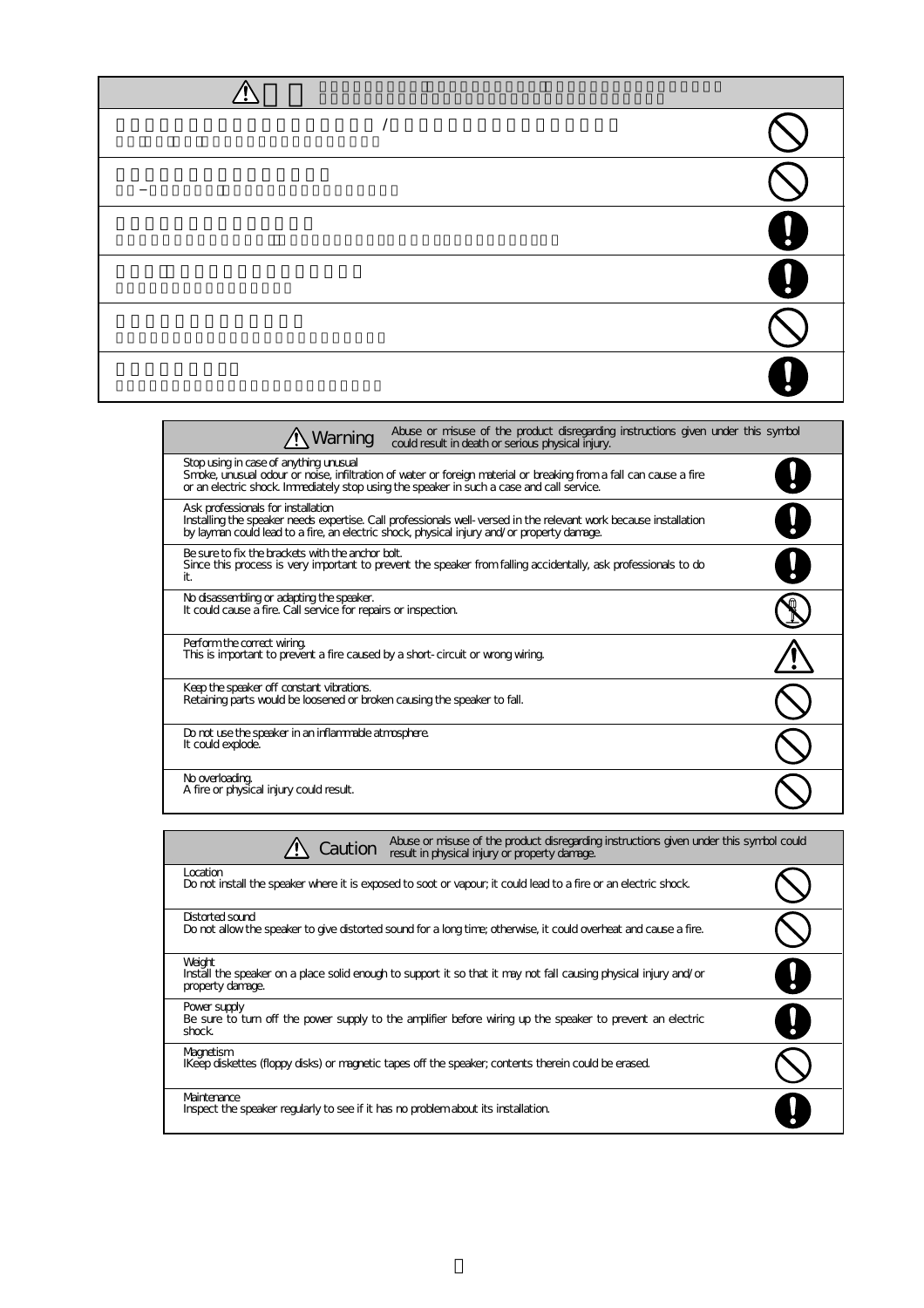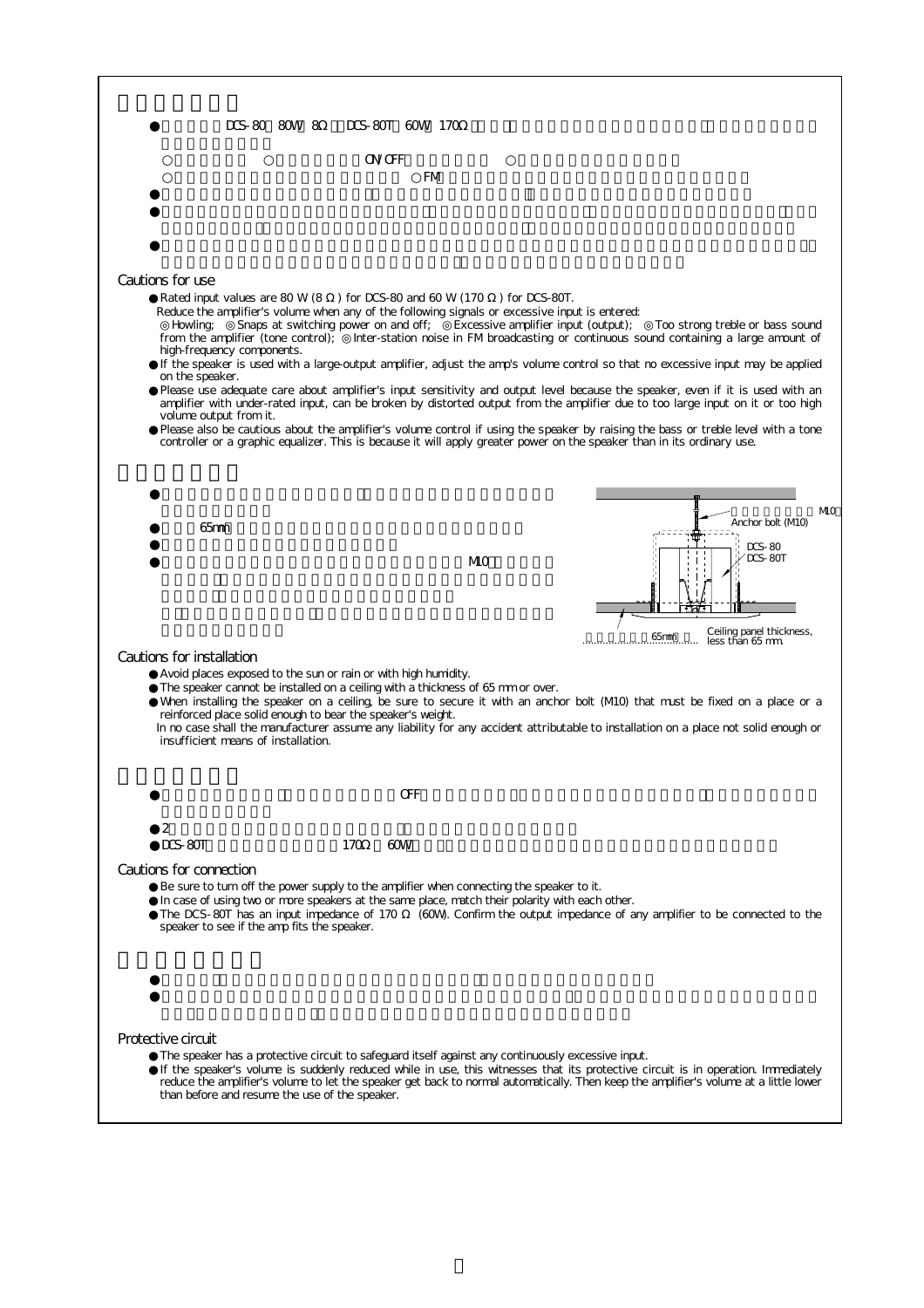## Component names



## Instructions for installation

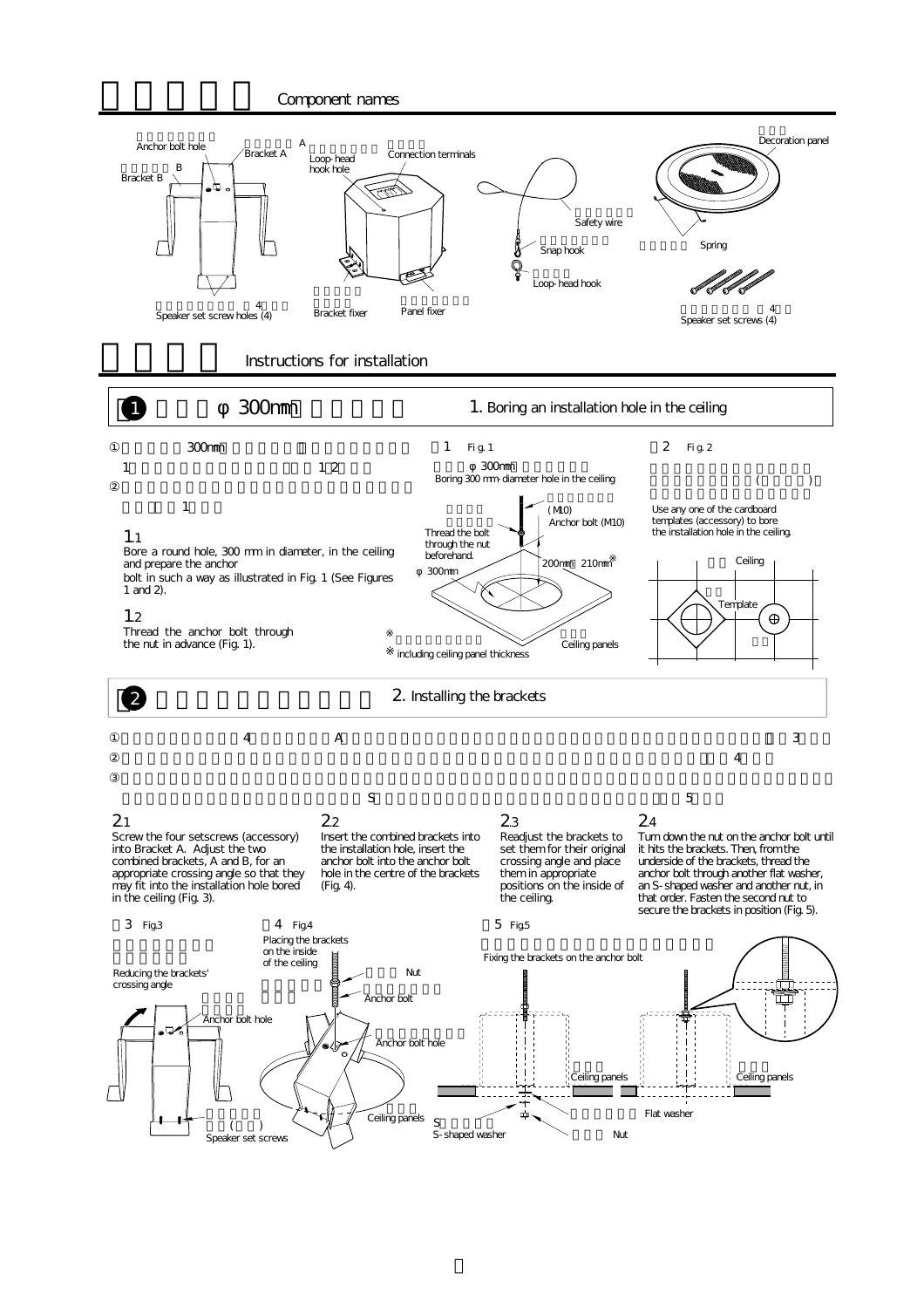6

31

## $\sim$  0.7  $\sim$  7

89 10 11

32 Connect the speaker cords with the terminals on the back of the speaker (Figures 8 through 11).

Screw the loop-head hook (accessory) into the small hole in the back of the<br>speaker. Then, fasten the safety wire on a ceiling beam and fix its other end with a<br>snap hook on the loop-head hook of the speaker (Figures 6 and

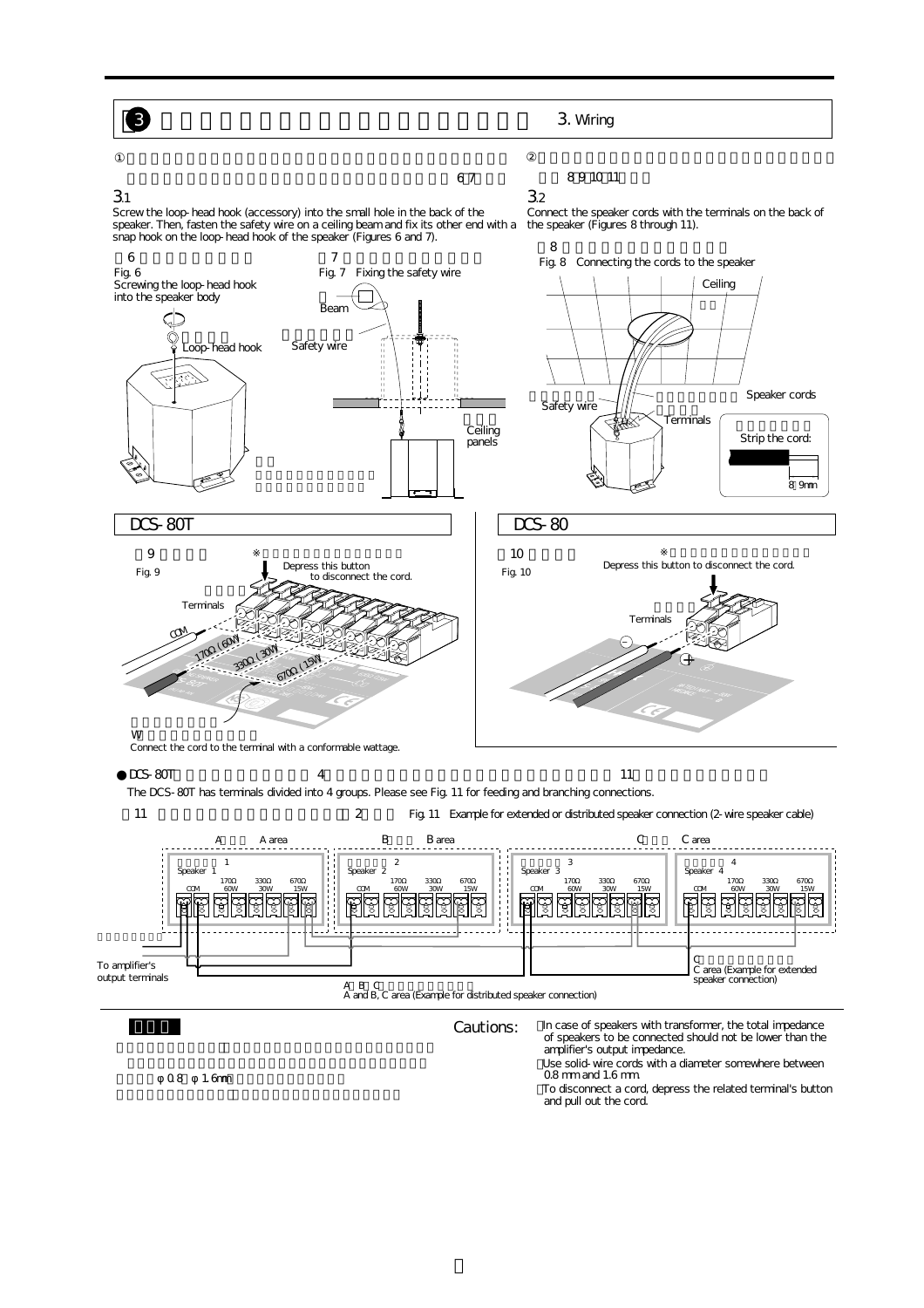

 $\overline{a}$ 

 $\sim$  16.17

5.1

Close the two spring arms of the decoration panel by hand, insert them into the

speaker's spring catch and release them. See to it that the decoration panel has been secured in position (Figures 16 and 17).





Installation of the decoration panel<br>has been completed.